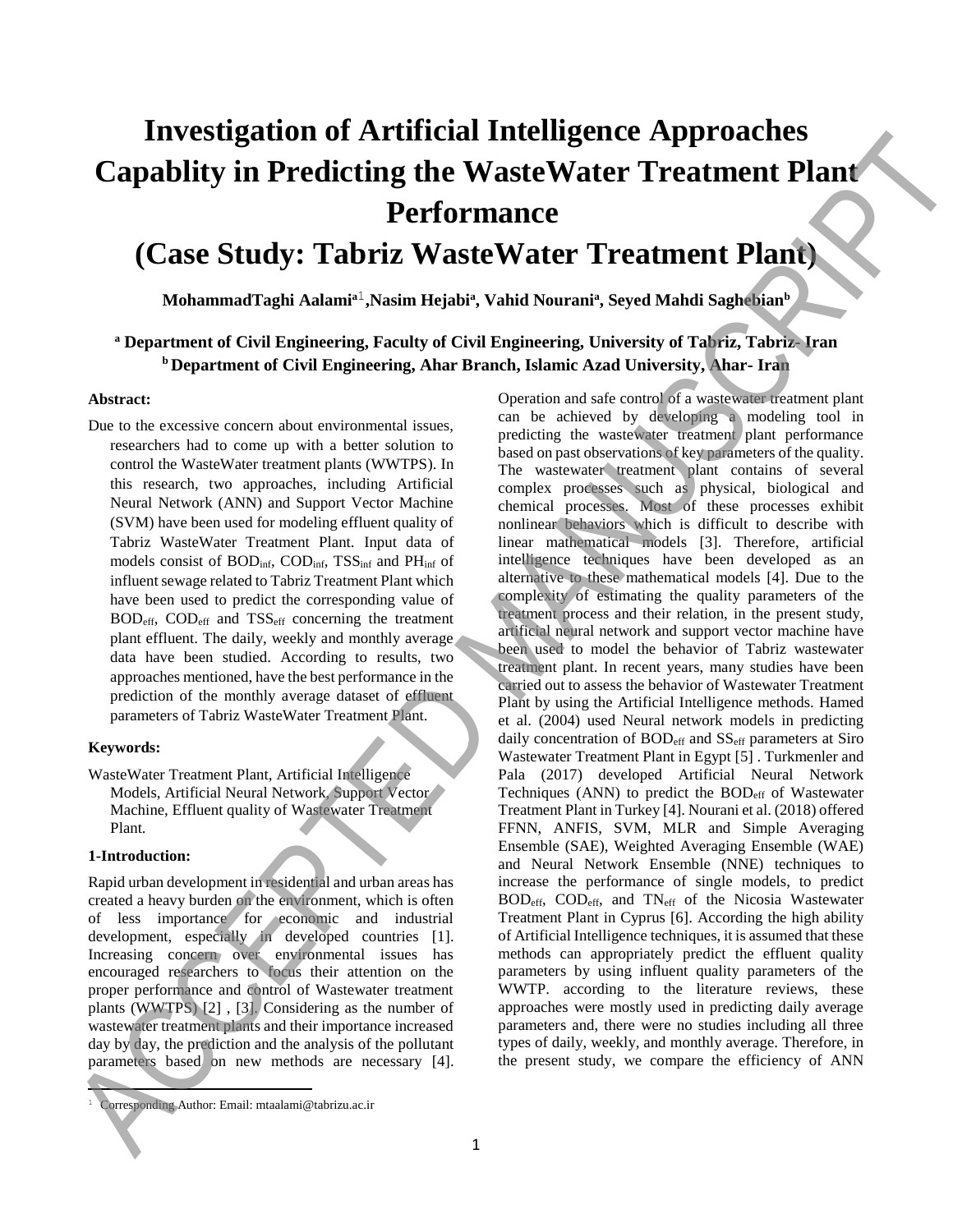approach in simulating daily, weekly and monthly data on average of effluent quality parameters (BOD<sub>5</sub>, COD and TSS) of Tabriz WasteWater Treatment Plant.

#### **2-Methodology:**

- 2-1-Case study (Tabriz Wastewater treatment plant):
- The Tabriz Wastewater treatment process consists of two primary and secondary treatment stages. the first stage is physical treatment, and the latter is biological treatment and finally disinfection. The datasets used in this research included BOD<sub>5</sub>, COD, TSS and PH parameters (daily, weekly and monthly) of influent of wastewater treatment plant as independent parameters and BOD5, COD and TSS parameters (daily, weekly and monthly) of effluent of Tabriz wastewater treatment plant as dependent parameters. The data collected for daily and weekly average is assembled from March. 2009 till Nov. 2017 and the dataset for monthly average is gathered from 2002 up to Nov. 2017. 75% of the data were obtained for training dataset while 25% of the data were classified for the testing dataset. The data is normalized with mapminmax command in MATLAB ready code.
- 2-2-Artificial Neural Network:
- One of the most common type of ANN is Multi-Layer Perceptron that consists of three typical layers: (I) input layer, (II) hidden layer and (III) output layer [7]. To simulate the effluent quality parameters of Wastewater Treatment Plant, a Multi-Layered Perceptron (MLP) Neural Network model with one hidden layer, different number of neurons and for mapping the information from the input layer to the hidden layer of the sigmoid tangent function and for mapping information from the hidden layer to the output layer, linear stimulator was used. The Levengburg-Markovart (LM) algorithm was used to train Multi-Layer Perceptron Network and the maximum number of repetitions in the network training process was considered 1000. The number of neurons in the hidden layer is determined by trial and error in order to find the model with the lowest error value from 1 to 20 neurons. **EXERCISE CONFIDENTIES** (SINCER CONFIDENTIES) **The confidential confident in the confidential confident in the confident in the confident in the confident in the confident in the confident in the confident in the confiden** 
	- 2-3-Support Vector Machine:
	- The SVM algorithm can be used wherever it is necessary to identify patterns or classify objects into specific classes. Unlike most neural networks, SVM networks consider the operational risk as the objective function and calculate its optimal value instead of reducing the modeling or classification error [8]. In order to model the effluent quality of Tabriz wastewater treatment plant, RBF kernel was used.
- 2-4-Multiple Linear Regression:
- The Multiple linear regression is used to model the relationship between descriptive and response variables by placing a linear formula for the observed data. According to this feature, the MLR method has been used in various environmental studies [9].
- 2-5-Model Performance Criteria:
- In this study, the most common criteria consist of correlation coefficient (R), determination coefficient (DC) [10], root mean square error (RMSE) have been used.



#### **3-Results and discussion:**

3-1-Artificial neural network method:

- The modeling results for daily average data show that ANN model in predicting  $BOD<sub>eff</sub>$  performs better than  $COD<sub>eff</sub>$ and TSSeff according to R, RMSE and DC values of testing datasets which is 0.82, 3.93, 0.676 for  $BOD_{\text{eff}}$ , 0.788, 6.206, 0.61 for CODeff and 0.7, 3.03, 0.48 for TSSeff, respectively. The quality parameters obtained from the Neural Network are in good agreement with the observed values.
- According to the values of R, RMSE and DC of testing dataset of weekly average, Neural Network model in predicting BODeff parameter is 0.84, 3.127 and 0.703, 0.82, 4.8 and 0.68 in predicting  $\text{COD}_{\text{eff}}$  and 0.78, 2.69 and 0.622 in predicting TSS<sub>eff</sub> parameter. Therefore, the performance of Neural Network model in predicting  $BOD<sub>eff</sub>$  is better than  $COD<sub>eff</sub>$  and  $COD<sub>eff</sub>$  is better than TSSeff.
- The performance of the Neural Network model in predicting monthly  $BOD_{eff}$ ,  $COD_{eff}$  and  $TSS_{eff}$ parameters, is acceptable due to R, RMSE and DC of testing dataset of monthly average which is 0.87, 2.86 and 0.76 for BOD<sub>eff</sub>, 0.859, 4.51 and 0.715 for COD<sub>eff</sub> and 0.8, 2 and 0.63 for TSS<sub>eff</sub>, respectively. This model in predicting BOD<sub>eff</sub> has better performance than  $\text{COD}_{\text{eff}}$  and in predicting  $\text{COD}_{\text{eff}}$  has better performance